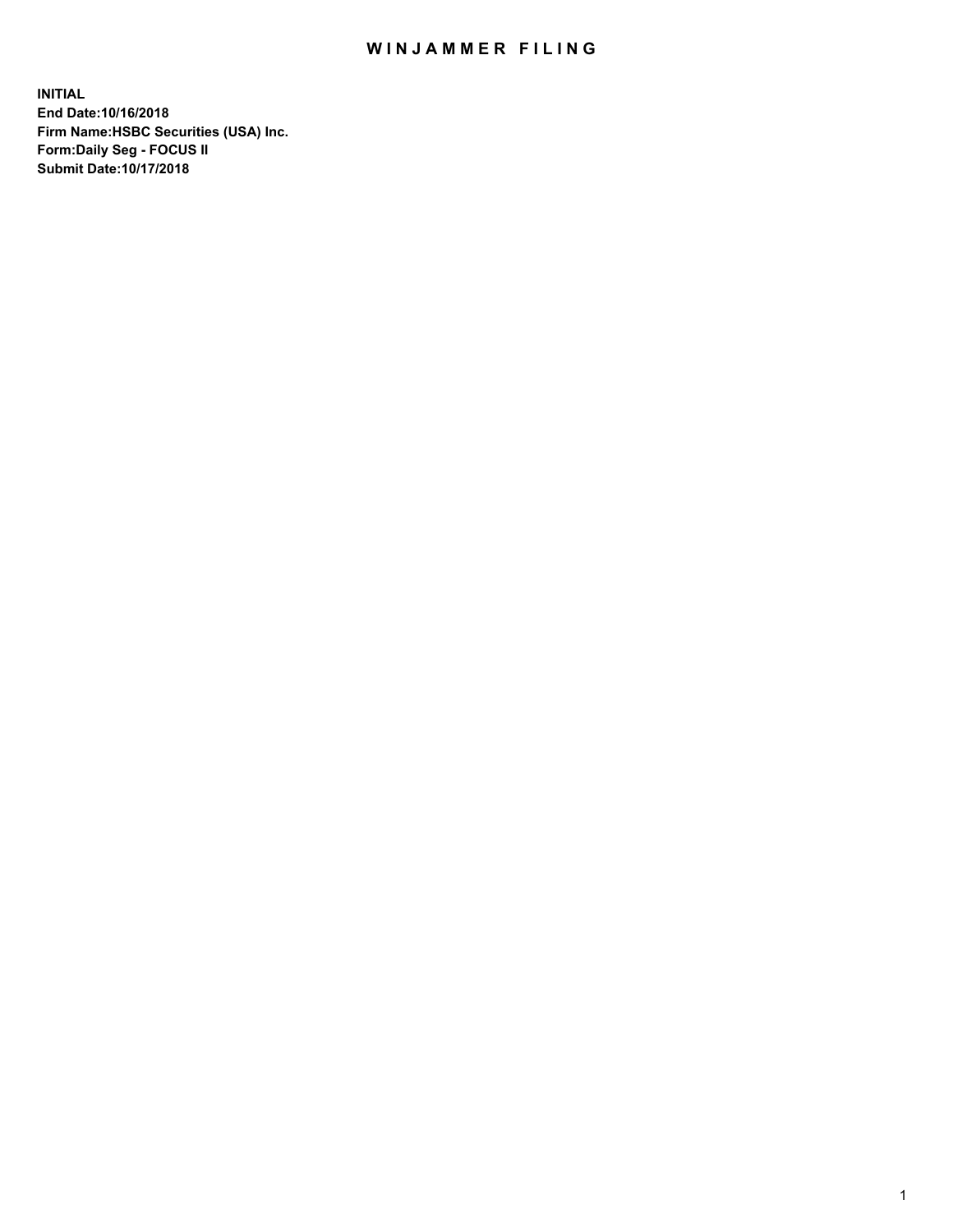**INITIAL End Date:10/16/2018 Firm Name:HSBC Securities (USA) Inc. Form:Daily Seg - FOCUS II Submit Date:10/17/2018 Daily Segregation - Cover Page**

| Name of Company                                                                                                                                                                                                                                                                                                                | <b>HSBC Securities (USA) Inc.</b>                                          |
|--------------------------------------------------------------------------------------------------------------------------------------------------------------------------------------------------------------------------------------------------------------------------------------------------------------------------------|----------------------------------------------------------------------------|
| <b>Contact Name</b>                                                                                                                                                                                                                                                                                                            | <b>Michael Vacca</b>                                                       |
| <b>Contact Phone Number</b>                                                                                                                                                                                                                                                                                                    | 212-525-7951                                                               |
| <b>Contact Email Address</b>                                                                                                                                                                                                                                                                                                   | michael.vacca@us.hsbc.com                                                  |
| FCM's Customer Segregated Funds Residual Interest Target (choose one):<br>a. Minimum dollar amount: : or<br>b. Minimum percentage of customer segregated funds required:% ; or<br>c. Dollar amount range between: and; or<br>d. Percentage range of customer segregated funds required between:% and%.                         | 109,000,000<br>$\overline{\mathbf{0}}$<br>0 <sub>0</sub><br>0 <sub>0</sub> |
| FCM's Customer Secured Amount Funds Residual Interest Target (choose one):<br>a. Minimum dollar amount: ; or<br>b. Minimum percentage of customer secured funds required:%; or<br>c. Dollar amount range between: and; or<br>d. Percentage range of customer secured funds required between:% and%.                            | 25,000,000<br><u>0</u><br>0 <sub>0</sub><br>00                             |
| FCM's Cleared Swaps Customer Collateral Residual Interest Target (choose one):<br>a. Minimum dollar amount: ; or<br>b. Minimum percentage of cleared swaps customer collateral required:% ; or<br>c. Dollar amount range between: and; or<br>d. Percentage range of cleared swaps customer collateral required between:% and%. | 100,000,000<br><u>0</u><br>00<br>0 <sub>0</sub>                            |

Attach supporting documents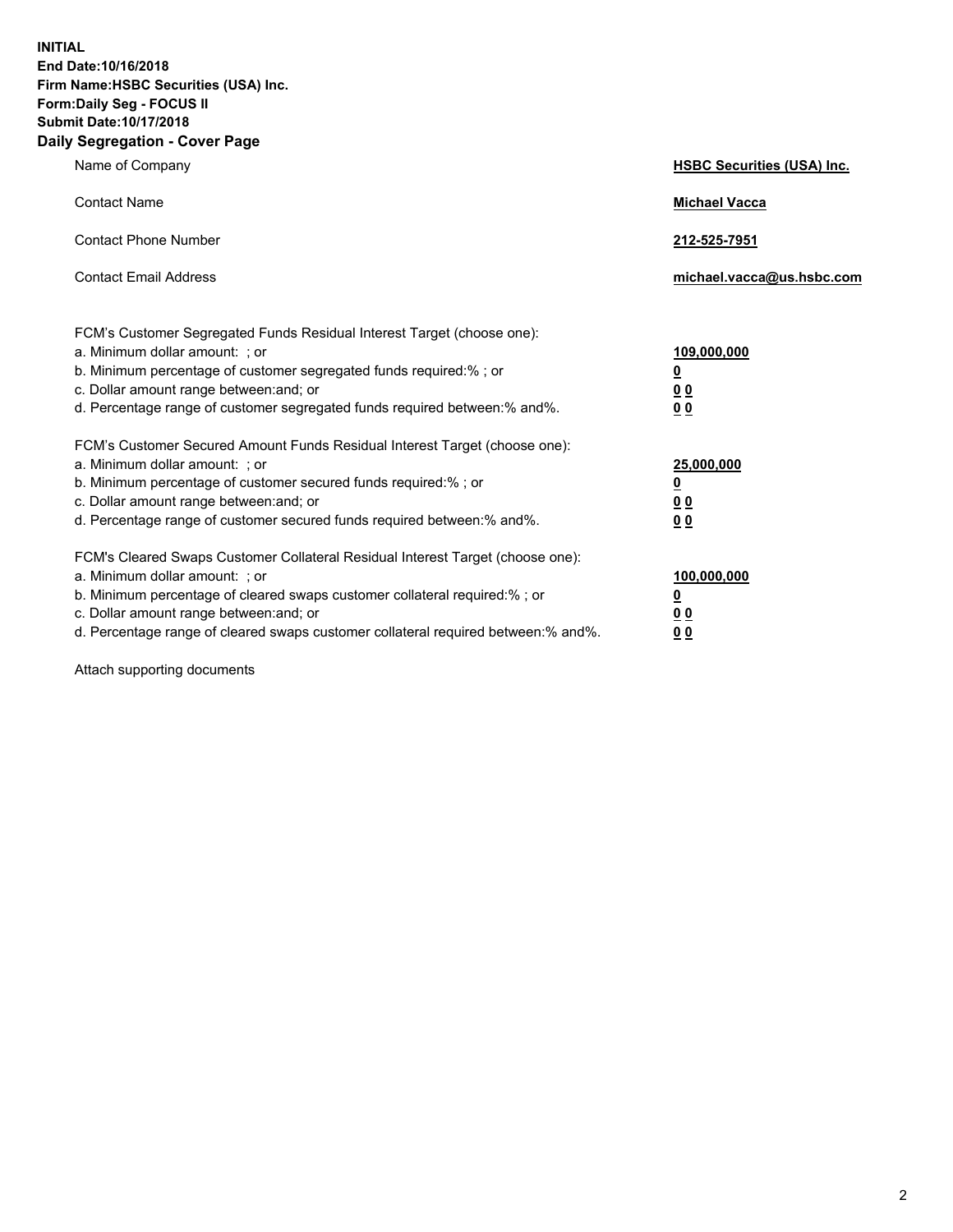**INITIAL End Date:10/16/2018 Firm Name:HSBC Securities (USA) Inc. Form:Daily Seg - FOCUS II Submit Date:10/17/2018 Daily Segregation - Secured Amounts** Foreign Futures and Foreign Options Secured Amounts Amount required to be set aside pursuant to law, rule or regulation of a foreign government or a rule of a self-regulatory organization authorized thereunder

## 1. Net ledger balance - Foreign Futures and Foreign Option Trading - All Customers A. Cash **79,035,092** [7315]

- B. Securities (at market) **87,944,236** [7317]
- 2. Net unrealized profit (loss) in open futures contracts traded on a foreign board of trade **9,058,381** [7325]
- 3. Exchange traded options
	- a. Market value of open option contracts purchased on a foreign board of trade **0** [7335]
	- b. Market value of open contracts granted (sold) on a foreign board of trade **0** [7337]
- 4. Net equity (deficit) (add lines 1. 2. and 3.) **176,037,709** [7345]
- 5. Account liquidating to a deficit and account with a debit balances gross amount **3,203,912** [7351] Less: amount offset by customer owned securities **-3,201,000** [7352] **2,912** [7354]
- 6. Amount required to be set aside as the secured amount Net Liquidating Equity Method (add lines 4 and 5)
- 7. Greater of amount required to be set aside pursuant to foreign jurisdiction (above) or line 6.

## FUNDS DEPOSITED IN SEPARATE REGULATION 30.7 ACCOUNTS

- 1. Cash in banks
	- A. Banks located in the United States **65,764,027** [7500]
	- B. Other banks qualified under Regulation 30.7 **0** [7520] **65,764,027** [7530]
- 2. Securities
	- A. In safekeeping with banks located in the United States **63,314,559** [7540]
	- B. In safekeeping with other banks qualified under Regulation 30.7 **0** [7560] **63,314,559** [7570]
- 3. Equities with registered futures commission merchants
	- A. Cash **0** [7580]
	- B. Securities **0** [7590]
	- C. Unrealized gain (loss) on open futures contracts **0** [7600]
	- D. Value of long option contracts **0** [7610]
	- E. Value of short option contracts **0** [7615] **0** [7620]
- 4. Amounts held by clearing organizations of foreign boards of trade
	- A. Cash **0** [7640]
	- B. Securities **0** [7650]
	- C. Amount due to (from) clearing organization daily variation **0** [7660]
	- D. Value of long option contracts **0** [7670]
	- E. Value of short option contracts **0** [7675] **0** [7680]
- 5. Amounts held by members of foreign boards of trade
	-
	-
	- C. Unrealized gain (loss) on open futures contracts **9,058,381** [7720]
	- D. Value of long option contracts **0** [7730]
	- E. Value of short option contracts **0** [7735] **81,546,945** [7740]
- 6. Amounts with other depositories designated by a foreign board of trade **0** [7760]
- 7. Segregated funds on hand **0** [7765]
- 8. Total funds in separate section 30.7 accounts **210,625,531** [7770]
- 9. Excess (deficiency) Set Aside for Secured Amount (subtract line 7 Secured Statement Page 1 from Line 8)
- 10. Management Target Amount for Excess funds in separate section 30.7 accounts **25,000,000** [7780]
- 11. Excess (deficiency) funds in separate 30.7 accounts over (under) Management Target **9,584,910** [7785]
- **0** [7305]
- 
- **176,040,621** [7355]
- **176,040,621** [7360]
- 
- -
	-
- A. Cash **47,858,887** [7700] B. Securities **24,629,677** [7710] **34,584,910** [7380]
	-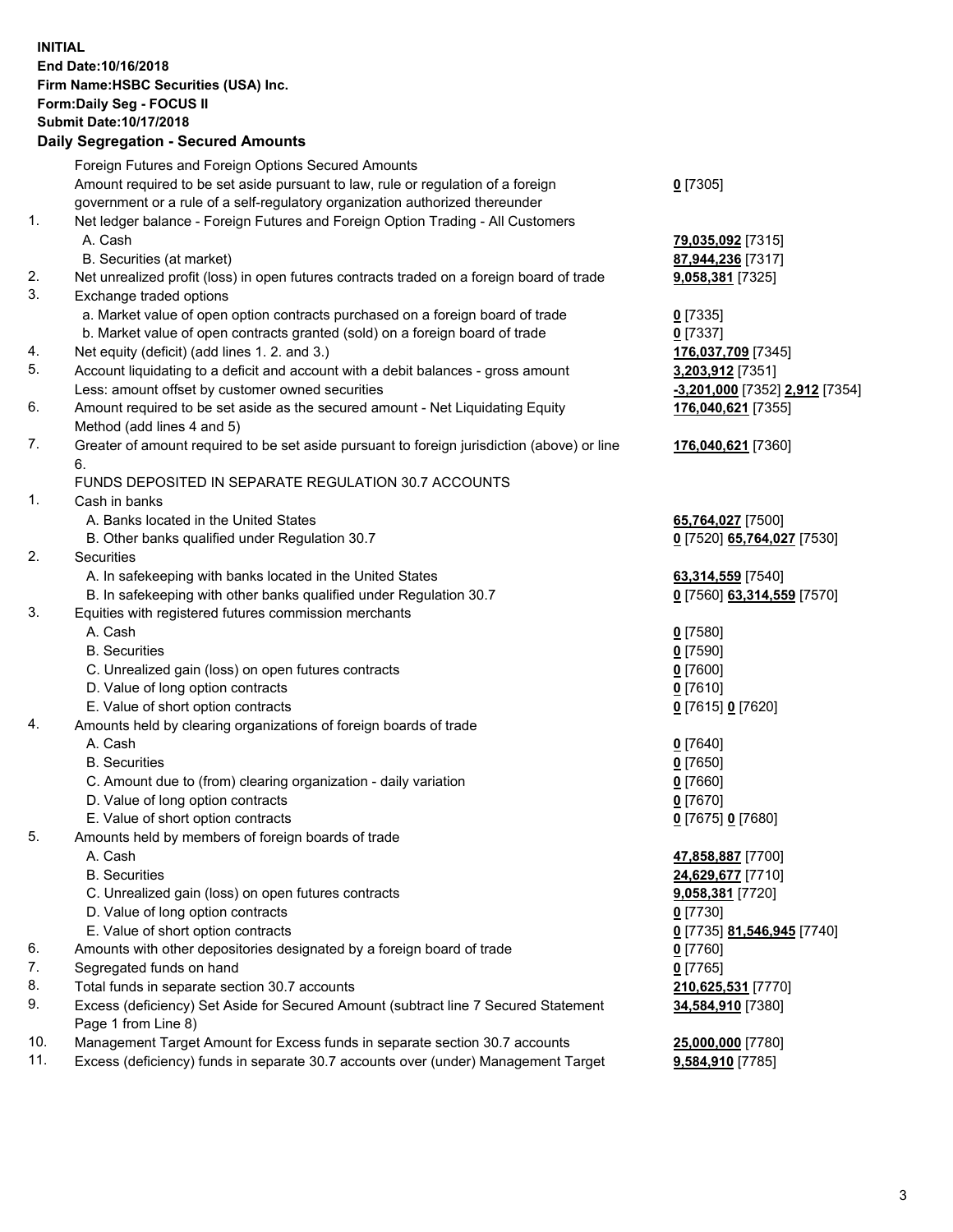**INITIAL End Date:10/16/2018 Firm Name:HSBC Securities (USA) Inc. Form:Daily Seg - FOCUS II Submit Date:10/17/2018 Daily Segregation - Segregation Statement** SEGREGATION REQUIREMENTS(Section 4d(2) of the CEAct) 1. Net ledger balance A. Cash **405,275,818** [7010] B. Securities (at market) **1,942,450,882** [7020] 2. Net unrealized profit (loss) in open futures contracts traded on a contract market **1,202,976** [7030] 3. Exchange traded options A. Add market value of open option contracts purchased on a contract market **448,434,498** [7032] B. Deduct market value of open option contracts granted (sold) on a contract market **-286,608,462** [7033] 4. Net equity (deficit) (add lines 1, 2 and 3) **2,510,755,712** [7040] 5. Accounts liquidating to a deficit and accounts with debit balances - gross amount **93,635,797** [7045] Less: amount offset by customer securities **-93,635,797** [7047] **0** [7050] 6. Amount required to be segregated (add lines 4 and 5) **2,510,755,712** [7060] FUNDS IN SEGREGATED ACCOUNTS 7. Deposited in segregated funds bank accounts A. Cash **141,962,429** [7070] B. Securities representing investments of customers' funds (at market) **0** [7080] C. Securities held for particular customers or option customers in lieu of cash (at market) **647,477,441** [7090] 8. Margins on deposit with derivatives clearing organizations of contract markets A. Cash **18,954,696** [7100] B. Securities representing investments of customers' funds (at market) **327,923,453** [7110] C. Securities held for particular customers or option customers in lieu of cash (at market) **1,293,290,991** [7120] 9. Net settlement from (to) derivatives clearing organizations of contract markets **28,346,009** [7130] 10. Exchange traded options A. Value of open long option contracts **448,434,498** [7132] B. Value of open short option contracts **-286,608,462** [7133] 11. Net equities with other FCMs A. Net liquidating equity **15,416,253** [7140] B. Securities representing investments of customers' funds (at market) **0** [7160] C. Securities held for particular customers or option customers in lieu of cash (at market) **0** [7170] 12. Segregated funds on hand **1,682,450** [7150] 13. Total amount in segregation (add lines 7 through 12) **2,636,879,758** [7180] 14. Excess (deficiency) funds in segregation (subtract line 6 from line 13) **126,124,046** [7190] 15. Management Target Amount for Excess funds in segregation **109,000,000** [7194] 16. Excess (deficiency) funds in segregation over (under) Management Target Amount **17,124,046** [7198]

Excess